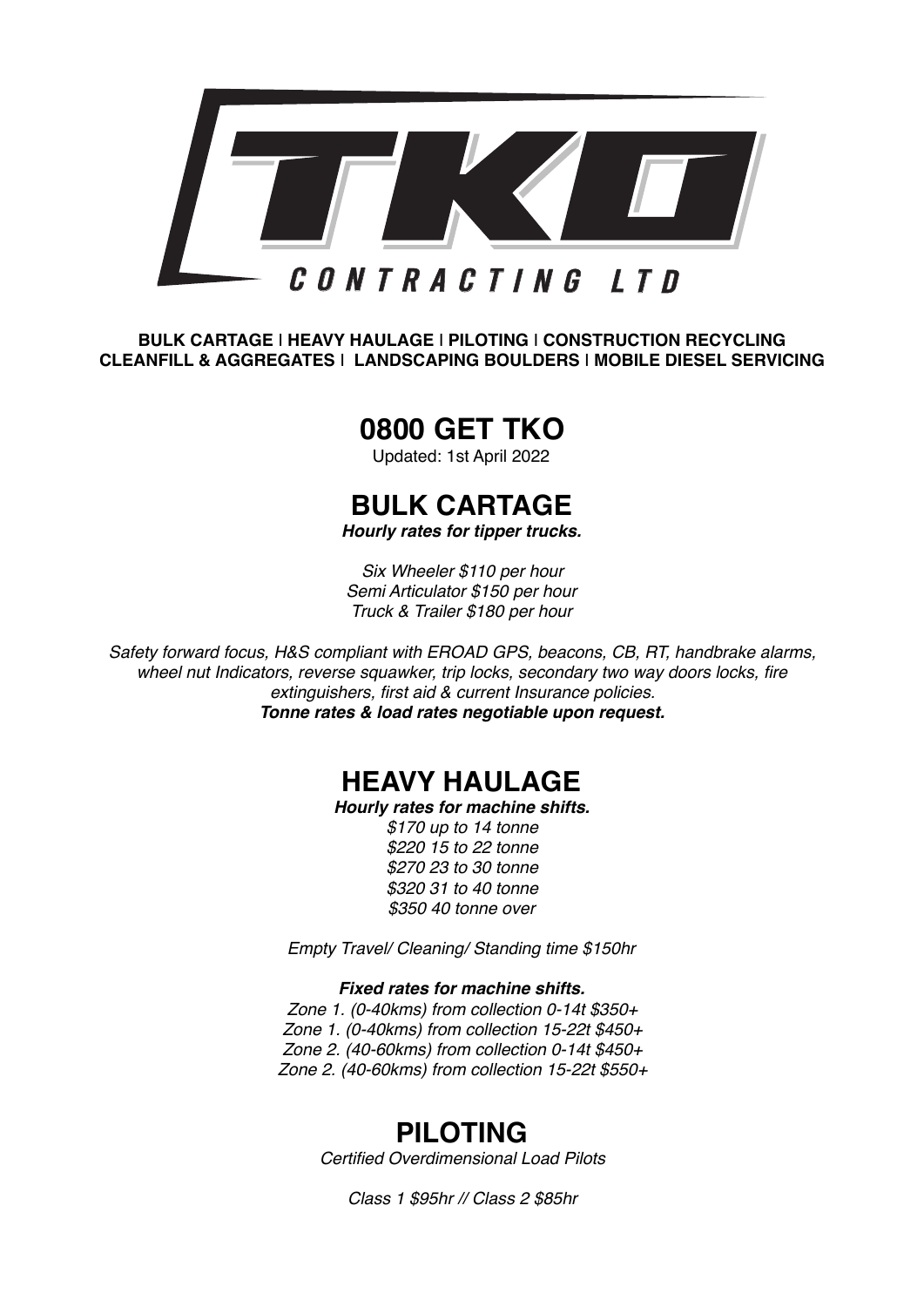### **CONSTRUCTION RECYCLING**

*Mobile Crushing, Quarrying Plant & Equipment*

*Excavators with Breakers & Pulverisers Wheel Loaders with Scales Crushers & Screens* 

*Specialising in large scale concrete foundation removal & recycling.* 

## **AGGREGATES & CLEAN-FILL**

*TKO South Yard - 21 Brookby Road, Brookby* 

#### *BLUE ROCK*

*GAP7 \$35 ton (No spec) GAP20 \$35 ton (No spec) GAP40 \$25 ton (No spec) GAP65 \$25 ton (No spec)*

#### *SCORIA*

*SAP7 Scoria \$50 ton (Scoria) SAP50 Scoria \$57 ton (Scoria) 25/7 Scoria \$57 ton (Scoria) 50/30 Scoria \$57 ton (Scoria)*

*SAND*

*WH BLK SAND \$24 ton (Woodhill)*

#### *RECYCLED*

*AP7 \$24 ton (Recycled Slag) CS50 \$20 ton (Recycled Scoria) CB100 \$16 ton (Recycled Basalt) CC40 \$16 ton (Recycled Concrete) CC65 \$14 ton (Recycled Concrete)* 

#### *LANDSCAPING BOULDERS*

*Great for Ornamental Landscaping, Retaining Walls/ Sea Walls, Creek Bed Riprap. Grade: 200mm-1000mm Rocks vary in shape & size from piece to piece. We recommend visiting to pick your own. RRP \$40 per ton*

#### *CURRENTLY ACCEPTING*

*Rock/ Millings/ Aggregate Tipping: FREE*

*Concrete Clean Tipping: \$5 ton Concrete Light Steel/ Mesh Tipping: \$10 ton Concrete Heavy Steel/ Rebar Tipping: \$20 ton*

*Type 2. Clean Mix Clay/ Topsoil Tipping: \$18 ton*

**6W 10t** *I* **8W 14t** *I* **ARTIC 19t** *I* **TNT 27t**